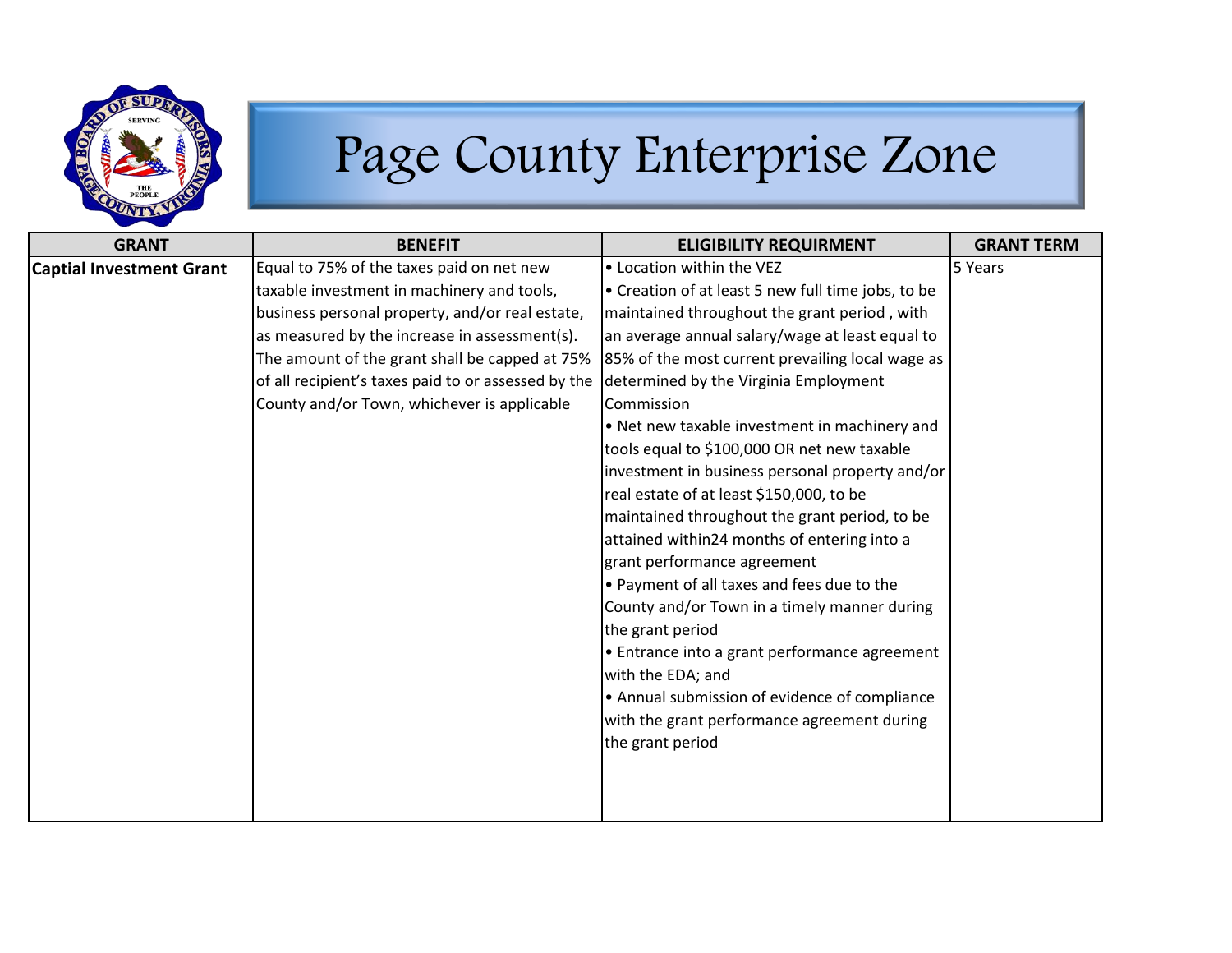| <b>GRANT</b>                    | <b>BENEFIT</b>                                                       | <b>ELIGIBILITY REQUIRMENT</b>                    | <b>GRANT TERM</b> |
|---------------------------------|----------------------------------------------------------------------|--------------------------------------------------|-------------------|
| <b>BPOL, Local Sales Tax,</b>   | A percentage of the business license fee, local                      | • Location within the VEZ                        | 5 Years           |
| <b>Meals Tax and/or Lodging</b> | option sales tax, meals tax and/or lodging tax                       | • Creation of at least new 5 full time jobs or a |                   |
| <b>Tax Refund</b>               | paid by a qualifying company determined by the                       | 10% expansion of the current number of jobs      |                   |
|                                 | following schedule:                                                  | (whichever is greater), to be maintained         |                   |
|                                 | $*$ Year 1 - 80% refund                                              | throughout the grant period                      |                   |
|                                 | $*$ Year 2 – 60% refund                                              | • Payment of all taxes and fees due to the       |                   |
|                                 | $*$ Year 3 – 40% refund                                              | County and/or Town in a timely manner during     |                   |
|                                 | $*$ Years 4 and 5 - 20% refund                                       | the grant period                                 |                   |
|                                 | The amount of the grant shall be capped at 75%                       | • Submission of an annual application during the |                   |
|                                 | of all recipient's taxes paid to or assessed by the grant period and |                                                  |                   |
|                                 | County and/or Town, whichever is applicable. A                       | • Annual submission of evidence of compliance    |                   |
|                                 | business may qualify for and receive the BPOL,                       | with the grant performance agreement during      |                   |
|                                 | Local Sales Tax, Meals Tax and/or Lodging Tax                        | the grant period                                 |                   |
|                                 | Refund for one grant period only during the life                     |                                                  |                   |
|                                 | of the Enterprise Zone.                                              |                                                  |                   |
|                                 |                                                                      |                                                  |                   |
|                                 |                                                                      |                                                  |                   |

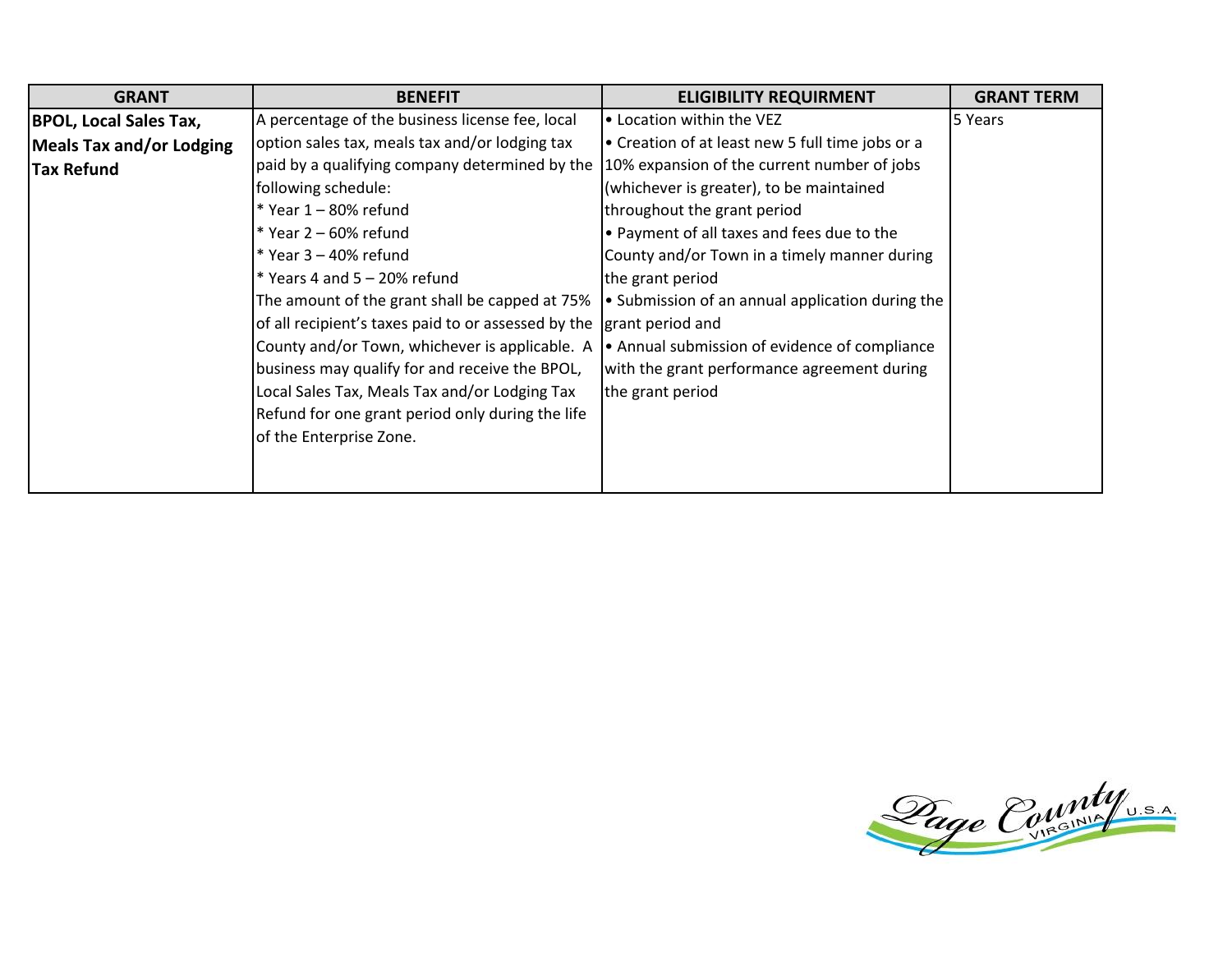| <b>GRANT</b> | <b>BENEFIT</b>                                                            | <b>ELIGIBILITY REQUIRMENT</b>                                         | <b>GRANT TERM</b>      |
|--------------|---------------------------------------------------------------------------|-----------------------------------------------------------------------|------------------------|
|              | Business Development Loan   \$5,000 per new full-time-equivalent employee | • Creation of at least 1 new full-time-equivalent                     | • 1% below the         |
| Program      | or one-third of the total capital investment for                          | job                                                                   | prime rate, with a     |
|              | the project, whichever is less, up to \$50,000 to                         | • Total capital investment equal to at least twice   minimum interest |                        |
|              | be used to finance equipment purchases. This                              | the amount of the loan request                                        | rate of 2% [staff will |
|              | loan may supplement a Microenterprise loan                                | • Underwriting must be successfully completed                         | verify that there are  |
|              | offered by People Inc. The loan amount is                                 | . Payment of all taxes and fees due to the                            | no USDA interest       |
|              | limited by the availability of funds in the                               | County and/or Town in a timely manner during                          | rate restrictions      |
|              | Business Development Loan Fund at the time of                             | the grant period and                                                  | remaining in effect]   |
|              | closing.                                                                  | • Annual submission of evidence of compliance                         | • Repayment within     |
|              |                                                                           | with the grant performance agreement during                           | 5 years of loan        |
|              |                                                                           | the loan period                                                       | disbursement, not      |
|              |                                                                           |                                                                       | to exceed the life     |
|              |                                                                           |                                                                       | expectancy of the      |
|              |                                                                           |                                                                       | financed asset         |
|              |                                                                           |                                                                       | • Interest only        |
|              |                                                                           |                                                                       | payments are           |
|              |                                                                           |                                                                       | allowed at the         |
|              |                                                                           |                                                                       | discretion of the      |
|              |                                                                           |                                                                       | Page County EDA for    |
|              |                                                                           |                                                                       | the first 6 months     |
|              |                                                                           |                                                                       | of the loan period     |
|              |                                                                           |                                                                       |                        |
|              |                                                                           |                                                                       |                        |
|              |                                                                           |                                                                       |                        |
|              |                                                                           |                                                                       |                        |
|              |                                                                           |                                                                       |                        |
|              |                                                                           |                                                                       |                        |

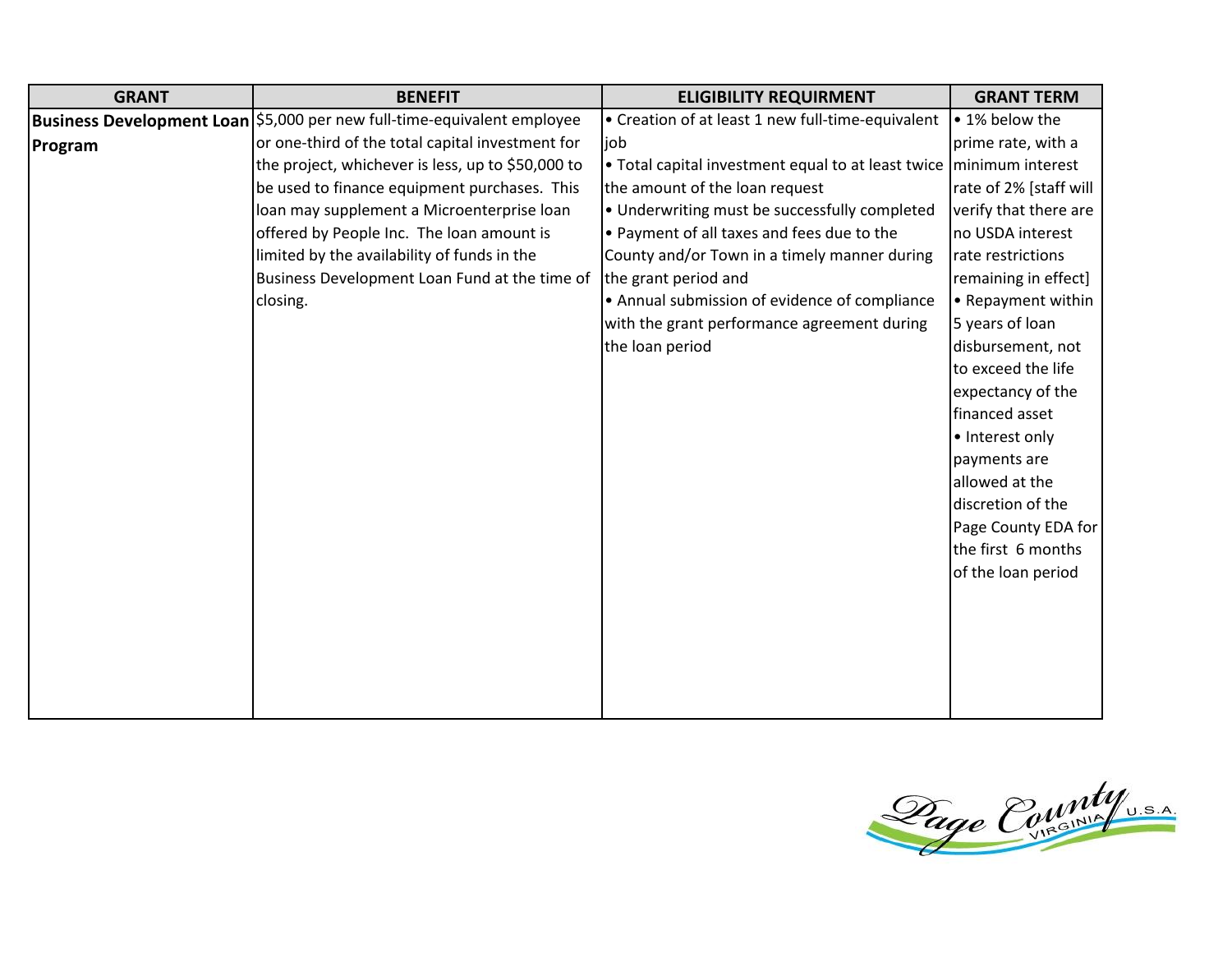| <b>GRANT</b>                     | <b>BENEFIT</b>                                  | <b>ELIGIBILITY REQUIRMENT</b>                   | <b>GRANT TERM</b>    |
|----------------------------------|-------------------------------------------------|-------------------------------------------------|----------------------|
| <b>Commercial Rehabilitation</b> | Exemption on the increase in assessed property  | . The property must be located within the VEZ   | The qualifying       |
| <b>Real Estate Tax Exemption</b> | value resulting from rehabilitation of existing | • The renovated property must be at least       | assessment shall be  |
|                                  | commercial or industrial real estate.           | 15years old                                     | exempt from real     |
|                                  |                                                 | • The property must be placed in commercial or  | estate tax levy for  |
|                                  |                                                 | industrial use                                  | the following        |
|                                  |                                                 | . Qualifying renovation construction hard costs | periods based on     |
|                                  |                                                 | must equal to 40% of the current property       | the amount of the    |
|                                  |                                                 | assessment (before improvements), with a        | initial assessment   |
|                                  |                                                 | minimum cost of \$50,000 by zone investor.      | increase above the   |
|                                  |                                                 | • The property cannot be expanded by more       | base year            |
|                                  |                                                 | than 15% of its original size                   | lassessment:         |
|                                  |                                                 |                                                 | • Under \$500,000 -  |
|                                  |                                                 |                                                 | 5 years              |
|                                  |                                                 |                                                 | ● \$500,000 to \$1   |
|                                  |                                                 |                                                 | $million - 10 years$ |
|                                  |                                                 |                                                 | • Over \$1 million - |
|                                  |                                                 |                                                 | 15 years             |
|                                  |                                                 |                                                 |                      |
|                                  |                                                 |                                                 |                      |